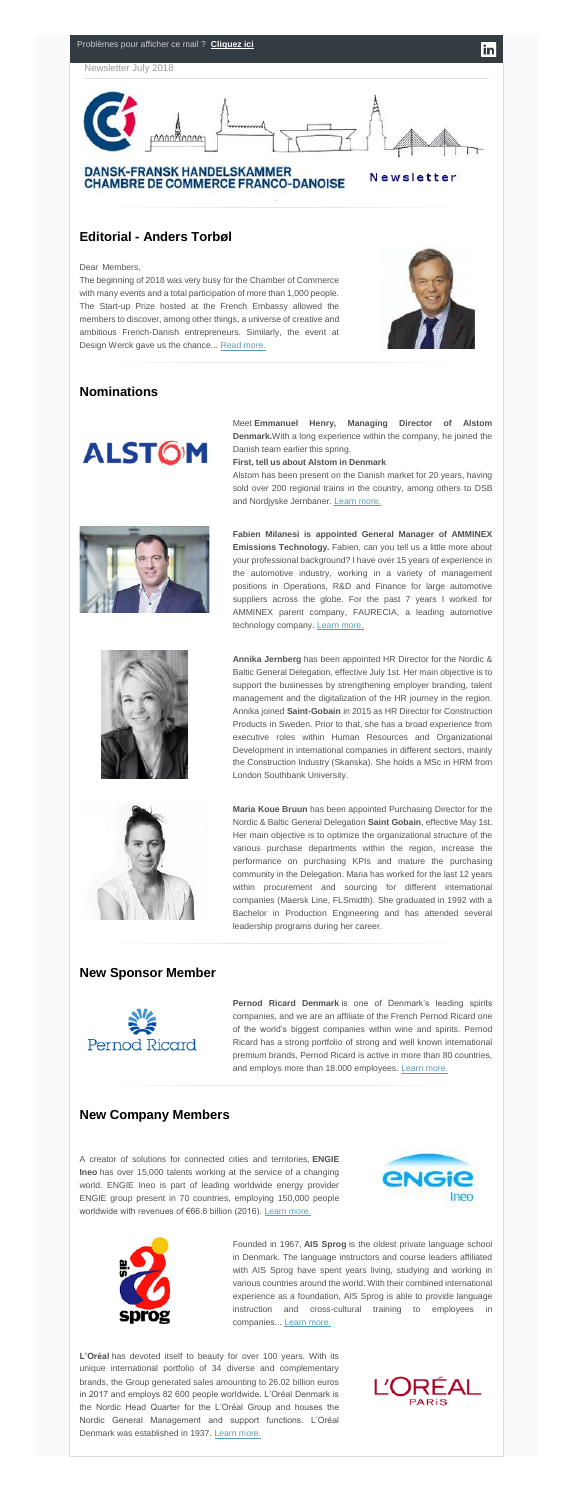

**Klampenborg Galopbane** is one of Denmark's most breathtaking sporting venues; not only as a racecourse, but also as a pioneering meeting and event venue. [Learn more.](http://www.dansk-fransk.dk/index.php?id=36486)

**Saint-Gobain** is committed to sustainable development and has recently taken important steps towards producing sustainable materials and to cooperating with its partners to develop more sustainable buildings in an effort to reduce its environmental footprint. More specifically, this Spring, two of Saint-Gobain's plants in Denmark have taken a green step to become even more sustainable. The Gyproc plant in Kalundborg has moved towards using more recycled gypsum in their production, while the LECA plant in Hinge has announced a new biomass project. For more information, please follow [this link to the article.](http://www.dansk-fransk.dk/index.php?id=36492&L=0)

**Hays Specialist Recruitment** is the fastest growing recruitment company. Hays has been in Denmark for 10 years, and operates from their office in Copenhagen. Hays Denmark's 6 specialisms include: IT, Sales & Marketing, Accountancy & Finance, Executive, Engineering and Life Science. [Learn more](http://www.dansk-fransk.dk/index.php?id=36485)



# **News about our Company Members**





A new survey conducted by Whitelane Research in the annual IT Outsourcing Study has **Atos** peeking in customer satisfaction among IT service providers in Denmark, taking first place with Indian TCS (Tata Consultancy Services), while leaving its global competitors behind. The achievement of a total satisfaction score of 80% is a direct consequence of the company's ambitious Nordic growth strategy and intense internal efforts to foster a customercentric work culture. The survey evaluates 32 different IT service providers, thus serving as a reference framework for the entire industry. [Learn more.](https://atos.net/en/nordics/atos-customer-satisfaction-dk)



### **Relocare - Have you got problems finding a home for your**  expats in Copenhagen?

**Suricata Management Aps** launches a new FlexDesk service at a Royal location in Copenhagen. We are delighted to announce that starting from July 16th 2018, Suricata will relocate its head office at a royal location in Copenhagen. Our new office will be located at Amaliegade 6. [Learn more.](http://www.dansk-fransk.dk/index.php?id=36496&no_cache=1)



It is time to go on vacation, find the perfect place and slow down, in order to regain energy. **Air France and KLM** offer a beautiful bouquet of splendid destinations within France, Europe and further out in the world. Air France and KLM deploy a vast and effective global network, offering frequent flights to a wide variety of destinations. In metropolitan France, Air France flights serve 25 cities. [Learn more.](http://www.dansk-fransk.dk/index.php?id=36512)

The housing market in Copenhagen is notoriously difficult and very complex, with a sky-high rental market. Copenhagen's burgeoning population, with the influx of newcomers has led to a housing shortfall, with demand outpacing supply.

# **THALES**

# COPENHAGEN **CAPACITY**

**New rules on how to protect business secrets**. A new Danish Act has been adopted regarding the protection of business secrets to comply with an EU directive. The Act constructs a better overview of the legal area and gives the companies clearer guidelines to protect their business secrets. Furthermore, the Act sets out the reaction possibilities to an offending party. [Learn more.](http://www.dansk-fransk.dk/index.php?id=36497)

LEAD Rödl & Partner

On May 29th, **Thales** could announce the closing of the acquisition of Danish company Cubris, a leader in Driver Advisory Systems (DAS) for Main Line Rail customers. DAS allows real-time and fully secured exchange of information between the railway system and the train driver in order to optimize the driving of the train and reduce CO2 emissions. On this basis, Cubris also offers a key technology for the future autonomous trains. [Learn more.](http://www.dansk-fransk.dk/index.php?id=36494&no_cache=1)

**Copenhagen Capacity** (CopCap) is the official organisation for investment promotion and economic development in Greater Copenhagen. The firm supports foreign companies, investors and talent in identifying, releasing and capitalizing on business opportunities in the Danish capital – from initial considerations to final establishment. All services come free of charge for foreign-owned

companies. CopCap also works to promote strong networks across the region, introducing researchers, companies and venture capitalists to one another so that they can form long-term and fruitful partnerships. [Learn more.](http://www.copcap.com/)



After a truly successful partnership with Magasin Du Nord, it is with pride that **Sephora can reveal the opening of yet another Sephora store in Magasin in the heart of Aalborg.** Here, Sephora will present its customers with a unique shopping experience in their fantastic universe present today in Copenhagen, Lyngby, Odense og Århus.

[Learn more.](http://www.dansk-fransk.dk/index.php?id=36495)



### **Juridical information**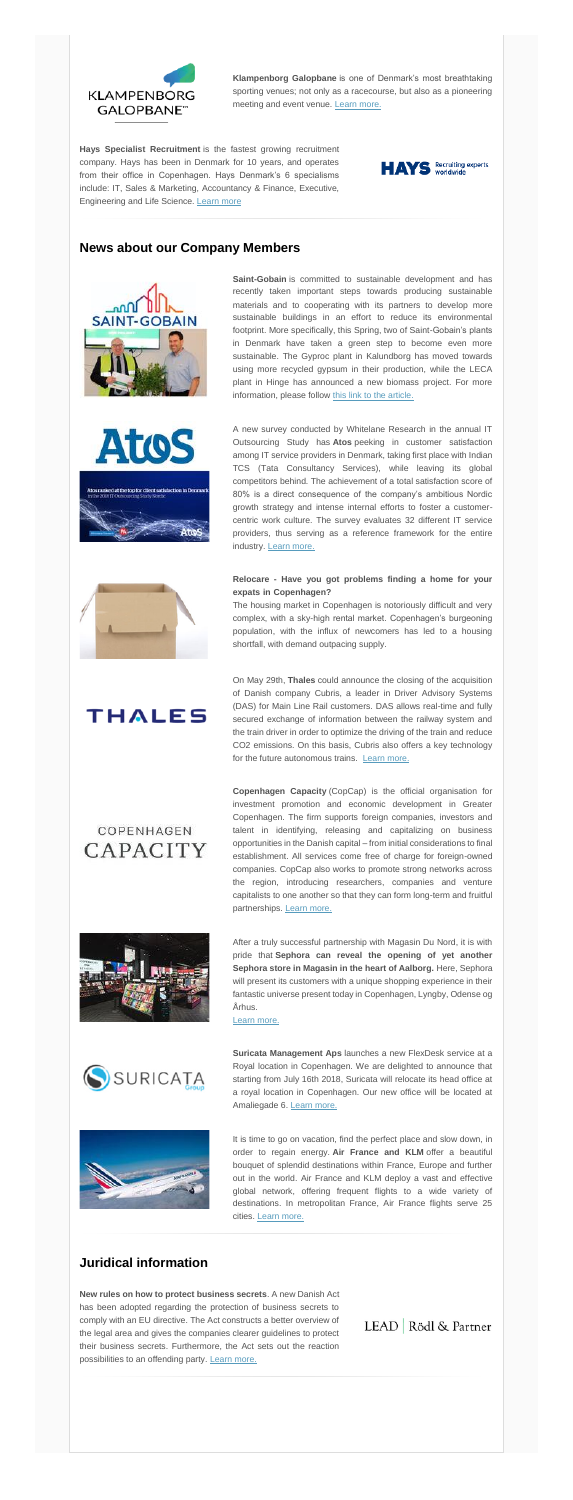# **Upcoming events**





#### **Crossed looks - September 5th………………………………………**

On the 5th September, the Chamber is delighted to welcome two speakers : **Marc Essig**, Nordic & Baltic Countries Director at Thales from January 2015 to September 2018 and **Peter Smidt-Nielsen**, Managing director of Mærsk France from 2013 to 2017. They are going to give their views on their experiences as a French manager expatriated in Denmark and a Danish manager expatriated in France. Save the date, more information will be posted in the coming days on our website.

On the 26th of June, on the occasion of the FIFA World Cup and the match between France and Denmark, the Chamber of Commerce organized **its third football tournament** in partnership with FC Nordsjælland. The winner of this year's tournament was FCN, who won the final against Renault. The match for the third place was won by the Chamber against Atos. [Learn more.](http://www.dansk-fransk.dk/index.php?id=36505)

#### **French newcomers day - at the beginning of September…………**

The Chamber will welcome the French newcomers in Copenhagen in September. They will visit the city and develop their network. More information on our website in the comings days.

….

The Chamber of Commerce is currently working on the program for the remaining part of the year, and we will come back to you after the vacation with more information about our upcoming events.

# **Previous Events**

On May 24th, the Danish-French Chamber of Commerce organized its **gala dinner at Klampenborg Galopbane** for the second year in a row. Under a beautiful, sun-filled sky, the invited guests started the evening with a tasting of a champagne provided by our sponsor, Pernod Ricard. During the aperitif, we had the chance of welcoming amateurs of vintage Renault cars. [Learn more.](http://www.dansk-fransk.dk/actualite/diners-de-gala/gala-dinner-2018/)

The 22nd of June, on the occasion of **the first International Day of the Rosé wine,** the French Embassy, Atout France, Connexion Française au Danemark, Business France and the Chamber of Commerce organized a rosé wine tasting at Restaurant Lalala. Learn [more.](http://www.dansk-fransk.dk/index.php?id=36506)

For the sixth year in a row, the Danish-French Chamber of Commerce and Benelux Business Club have organized their traditional annual events **"Economic Outlook BNP Paribas 2018"**. This year for the second time, we had the pleasure to welcome William De Vijlder, Group Chief Economist of BNP Paribas, as the main speaker of the event. [Learn more.](http://www.dansk-fransk.dk/index.php?id=36509)









This year, our traditional, **annual summer excursion** took our members to visit the Swedish island of Hven, situated in Øresund. After the boat trip in Øresund, we had lunch at a hostel. Following the lunch, the members had the chance to have a guided tour of the Danish astronomy museum Tycho Brahe as well as his observatory. [Learn more.](http://www.dansk-fransk.dk/index.php?id=36507)

At the beginning of May, the members and sponsors of the Chamber of Commerce were invited to the General Assembly. Here, we were delighted to introduce three new member companies to the Chamber, **L'Oréal, BNP Paribas Factor A/S andHays Specialist Recruitment**. [Learn more.](http://www.dansk-fransk.dk/index.php?id=36500)











In April, the Danish-French Chamber of Commerce welcomed almost 100 guests to the French Embassy in Copenhagen in an event co-hosted by the two of the second "**Start-up/Entrepreneur of the year**". Out of the 10 highly qualified applications received, the jury found the winner (Tomorrow) in partnership with Atos. Learn [more.](http://www.dansk-fransk.dk/index.php?id=36501)

As a celebration of the month of the Francophonie, the Danish-French Chamber of Commerce, Connexion Francaise au Danemark and the social network France Alumni (managed by the French Institute in Denmark) organized a very successful afterwork. Learn [more.](http://www.dansk-fransk.dk/index.php?id=36502)

On the 15th of March, the Danish-French Chamber of Commerce organized a special event at the newly opened **DESIGN WERCK**.**Lone Feifer, Director of Sustainability & Architecture at the VELUX Group**, provided an exciting presentation about VELUX' activities in France. [Learn more.](http://www.dansk-fransk.dk/index.php?id=36508&no_cache=1)

# **Summer in France!**



#### **Rent a flat close to Nice.**

The apartment is located in the tranquil Juan Les Pins, Antibes, just a 35-40 minute bus ride from Nice Airport. The apartment is just 300 meters from the beach, sleeps up to 6 people and is free in the following weeks: 31, 33, 35 and 36. Should you wish to explore more of the area, head to Cannes (30 min.) or Monaco (1 hour drive)[.](http://www.dansk-fransk.dk/fileadmin/template/danemark/Newsletter_juillet_18/JLP_brochure_-_emailing.pdf) [For more details please follow this link.](http://www.dansk-fransk.dk/fileadmin/template/danemark/Newsletter_juillet_18/JLP_brochure_-_emailing.pdf)